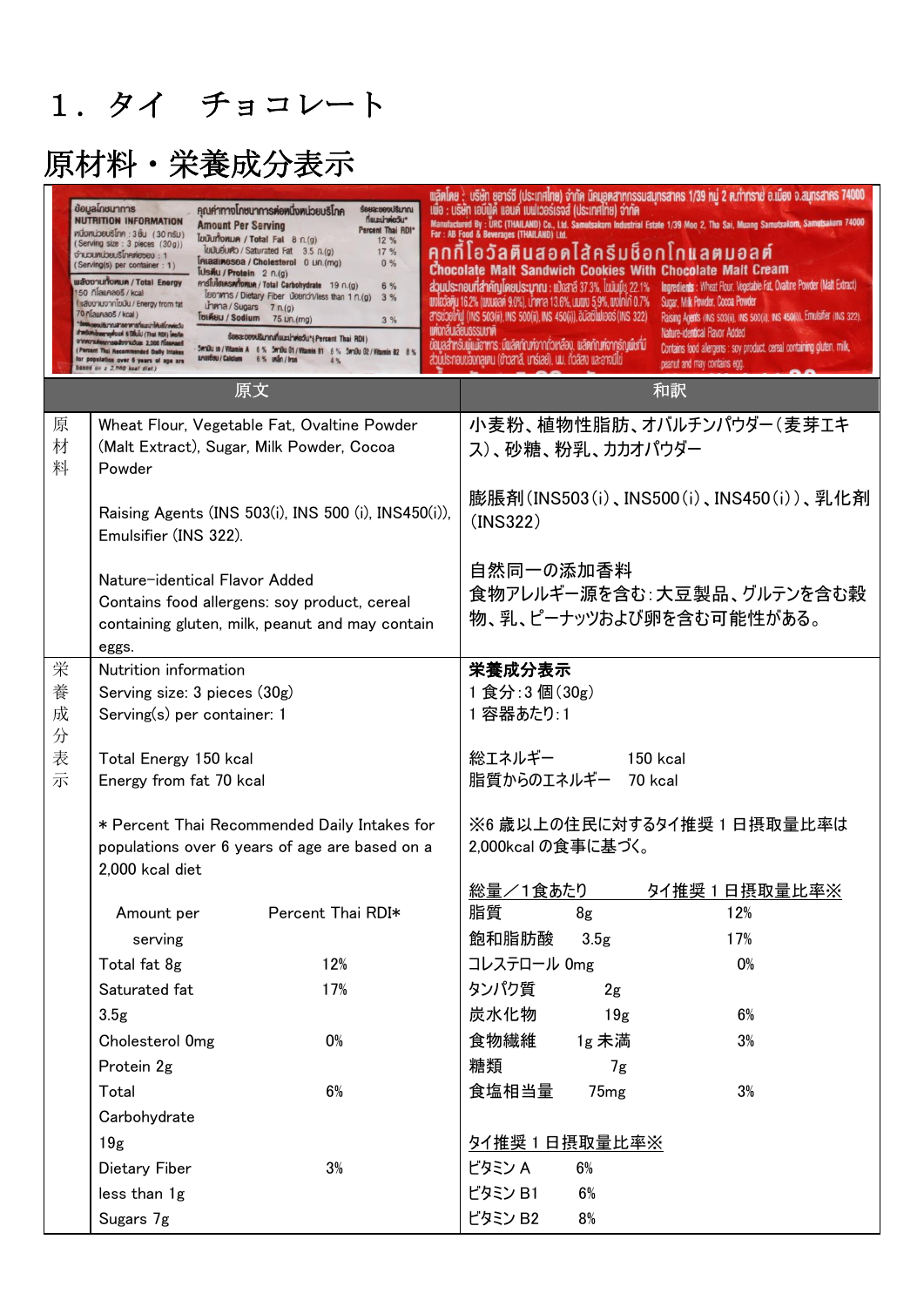| Sodium 75mg  | 3%      |                             | カルシウム | 6% |
|--------------|---------|-----------------------------|-------|----|
|              |         | Percent Thai RDI   鉄分       |       | 4% |
| Vitamin A 6% |         | Vitamin B1 6% Vitamin B2 8% |       |    |
| Calcium 6%   | Iron 4% |                             |       |    |
|              |         |                             |       |    |
|              |         |                             |       |    |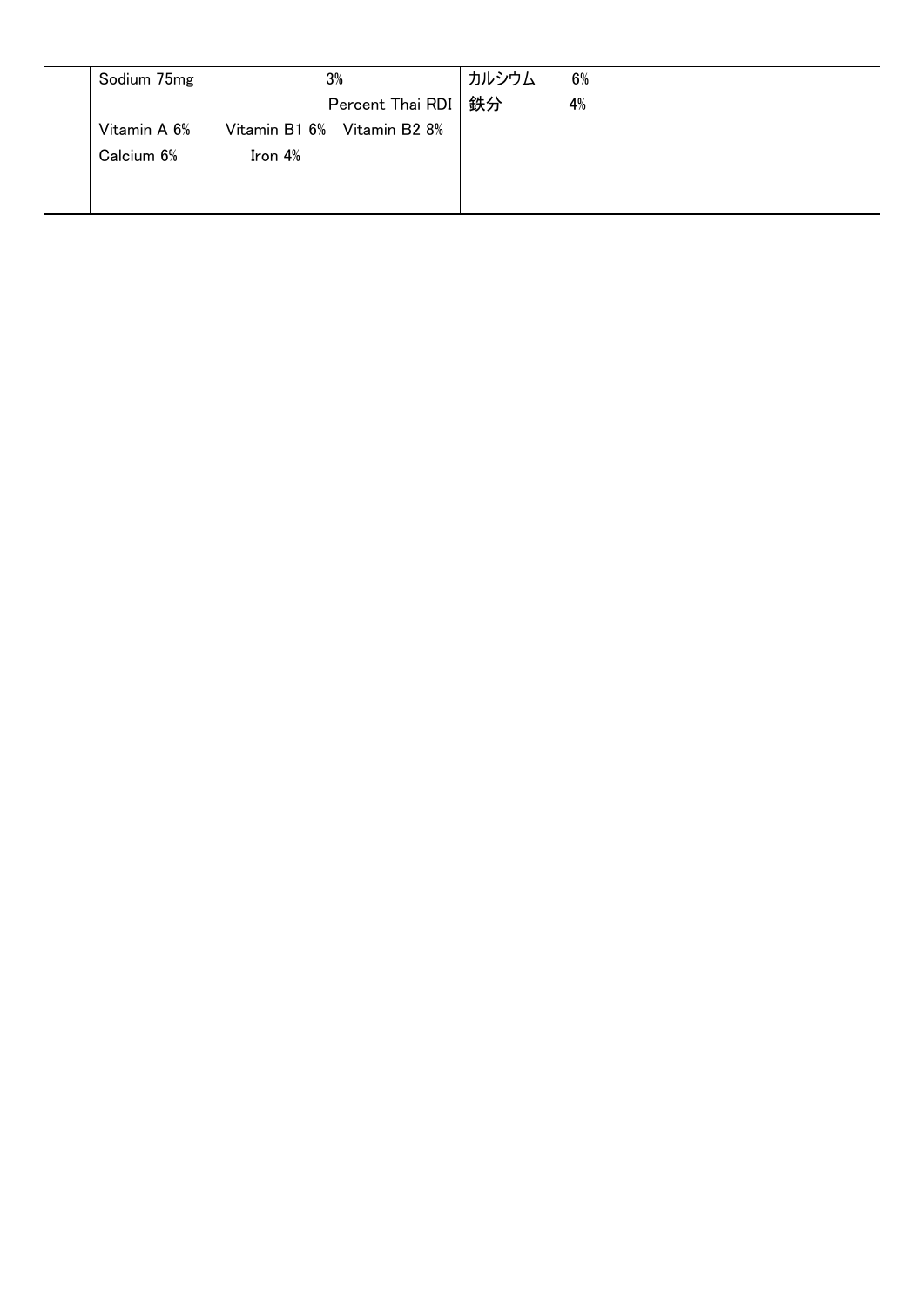# 2.タイ クッキー(小麦粉を使ったスナック)

| คุณศาทางไทยนาการค่อหนึ่งหน่วยบริโภค<br><b>Voualnaunms (Nutrition Information):</b><br>(Amount per serving)<br>ทนิ่งหน่วยบริโภค: 1 ซิ้น (55 กรัม)<br>ไฟนับทั้งหมด (Total Fat) 12 n. (g)<br>(Serving size): 1 Pc (55 g)<br>ไฟมันอื่นตัว (Saturated Fat) 7 n. (g)<br>nsalvūuoūans lua (Trans Fat) 0 n. (g)<br>จำนวนบริโทคต่อถาด<br>Iniaainosoa (Cholesterol) 70 un. (mg)<br>(Serving (s) per Tray): Us: UnQ 5<br>IUSFIU (Protein) 3 n. (g)<br>คาร์โบไฮเครตทั้งหมด (Total Carbohydrate) 23 n. (g)<br>คุณค่าทางโทชนาการค่อหนึ่งหน่วยบริโภค<br>(yonn's (Dietary Fiber) 2 n. (g)<br>unma (Sugars) $9n$ . (g)<br>(Amount per serving)<br>толи (Sodium) 160 un. (mg)<br>พลิงานทั้งหมด 210 ที่ใสยคลอริ (พลิงานจากไพนิน 100 ที่ใสยคลอริ<br>(Total energy) 210 (kcal) (Energy* from fat) 100 (kcal)<br>ร้อยละของปริมาณที่แนะนำต่อวัน*<br><b>3mÜUIO/Vitamin A</b><br><b>3müuü1 Nitamin B1</b><br>8%<br><b>3mūuū2 / Vitamin B2</b><br>8%<br><b>IIARIOU / Calcium</b><br>man/ Iron<br>4% |                                                                                                                                                                                                                                                                                                                    | ร้อยละของปริมาณที่แนะนำต่อวัน*<br>(Percent Thai RDI)<br>18%<br>35 %<br>23 %<br>8%<br>8%<br>8%<br>(Percent Thai RDI)<br>2%<br>6%                  | RDI) โดยคิดจากความต้องการพลังงานวันละ 2,000 กิโลยคลอริ<br>on a 2,000 Kcal diet.)<br>กิโลแคลอริควรใค้ริบสารอาหารค่างๆคังนี้<br>day. your daily diet should provide the following nutrients.<br>ไฟมันทั้งหมด (Total fat)<br>ไฟมันอื่มตัว (Saturated fat)<br><b>Intaanosoa</b> (Cholestrol)<br>คาร์โบไฮเครค (Total Carbohydrate)<br><b>Ibonn's (Dietary Fiber)</b><br><b>IdelEIU (Sodium)</b><br>WANTU (TRIMAOS) ADTSU: WILL = 9; IUSAU = 4; ATSU/GIASA = 4<br>Energy (Kcal) per gram: Fat 9 ; Protein 4 ; Carbohydrate 4 | *Soua:vouUSUnruansonmshiu:uhihuSinnolo3uahnSunuinuonukuuri 6 Uvulu (Thai<br>(Percent Thai Recommend Daily Intakes for population over 6 years of age are based<br>ความคืองการพลังงานของแค่ละบุคคลค่างกันผู้ที่ต้องการพลังงานวันละ2,000<br>(Energy needs vary by individuals. If your activities require energy of 2,000 Kcal per<br>น้อยกว่า (less than)<br>65 n. (q.)<br>น้อยทว่า (less than)<br>20n. (q.)<br>uounch (less than)<br>300 un. (mg.)<br>300 n. (g.)<br>25n. (q.)<br>น้อยกว่า (less than) 2,000 un. (mg.) |                                                                                                                             |
|---------------------------------------------------------------------------------------------------------------------------------------------------------------------------------------------------------------------------------------------------------------------------------------------------------------------------------------------------------------------------------------------------------------------------------------------------------------------------------------------------------------------------------------------------------------------------------------------------------------------------------------------------------------------------------------------------------------------------------------------------------------------------------------------------------------------------------------------------------------------------------------------------------------------------------------------------------------------------|--------------------------------------------------------------------------------------------------------------------------------------------------------------------------------------------------------------------------------------------------------------------------------------------------------------------|--------------------------------------------------------------------------------------------------------------------------------------------------|------------------------------------------------------------------------------------------------------------------------------------------------------------------------------------------------------------------------------------------------------------------------------------------------------------------------------------------------------------------------------------------------------------------------------------------------------------------------------------------------------------------------|------------------------------------------------------------------------------------------------------------------------------------------------------------------------------------------------------------------------------------------------------------------------------------------------------------------------------------------------------------------------------------------------------------------------------------------------------------------------------------------------------------------------|-----------------------------------------------------------------------------------------------------------------------------|
|                                                                                                                                                                                                                                                                                                                                                                                                                                                                                                                                                                                                                                                                                                                                                                                                                                                                                                                                                                           | 原文                                                                                                                                                                                                                                                                                                                 |                                                                                                                                                  |                                                                                                                                                                                                                                                                                                                                                                                                                                                                                                                        | 和訳                                                                                                                                                                                                                                                                                                                                                                                                                                                                                                                     |                                                                                                                             |
| 原<br>材<br>料                                                                                                                                                                                                                                                                                                                                                                                                                                                                                                                                                                                                                                                                                                                                                                                                                                                                                                                                                               | INS 466, Natural Identical Flavour Added<br>Allergen Information: contains wheat flour,<br>egg, milk, and dairy products, Soy and Soy<br>Products                                                                                                                                                                  | Ingredients: Egg 25, Blends 20%, Wheat Flour<br>20%, Sugar 18%, Milk powder 6%, Iodized Salt<br>0.15%, Emulsifier: INS 471, INS 475, Stabilizer: | 香料                                                                                                                                                                                                                                                                                                                                                                                                                                                                                                                     | 豆および大豆製品を含む。                                                                                                                                                                                                                                                                                                                                                                                                                                                                                                           | 原材料:卵 25、ブレンド 20%、小麦粉 20%、砂糖<br>18%、粉乳 6%、ヨウ素添加塩 0.15%、乳化剤:<br>INS471、INS475、安定剤:INS466、天然同一の添加<br>アレルギー源情報:小麦粉、卵、乳および乳製品、大 |
| 栄<br>養<br>成<br>分<br>表<br>示                                                                                                                                                                                                                                                                                                                                                                                                                                                                                                                                                                                                                                                                                                                                                                                                                                                                                                                                                | Nutrition Information:<br>Serving Size: 1 pc (55g)<br>Serving(s) per Tray: 5<br>Amount per serving<br>Amount per serving<br>Total Fat 12g<br>Saturated Fat 7g<br>Trans Fat Og<br>Cholesterol 70 mg<br>Protein 3g<br>Total Carbohydrate 23g 8%<br>Dietary Fiber 2g<br>Sugars 9g<br>Sodium 160mg<br>Percent Thai RDI | Total energy 210 kcal Energy* from fat 100 kcal<br>Percent Thai RDI*<br>18%<br>35%<br>23%<br>8%<br>8%                                            | 栄養成分表示<br>1食分:1切れ(55g)<br>1 容器あたり:5<br>1 食あたり<br>総エネルギー<br>総量/1食あたり<br>脂質<br>飽和脂肪酸<br>トランス脂肪酸<br>コレステロール 70mg<br>タンパク質<br>炭水化物<br>食物繊維<br>糖類<br>食塩相当量                                                                                                                                                                                                                                                                                                                                                                  | $210$ kcal<br>脂質からのエネルギー 100 kcal<br>12g<br>7g<br>0g<br>3 <sub>g</sub><br>23 <sub>g</sub><br>2g<br>9 <sub>g</sub><br>160 <sub>mg</sub>                                                                                                                                                                                                                                                                                                                                                                                 | タイ推奨1日摂取量比率※<br>18%<br>35%<br>23%<br>8%<br>8%<br>8%                                                                         |
|                                                                                                                                                                                                                                                                                                                                                                                                                                                                                                                                                                                                                                                                                                                                                                                                                                                                                                                                                                           | Vitamin A 8%                                                                                                                                                                                                                                                                                                       | Vitamin B1 2%                                                                                                                                    |                                                                                                                                                                                                                                                                                                                                                                                                                                                                                                                        | 9イ推奨1日摂取量比率※                                                                                                                                                                                                                                                                                                                                                                                                                                                                                                           |                                                                                                                             |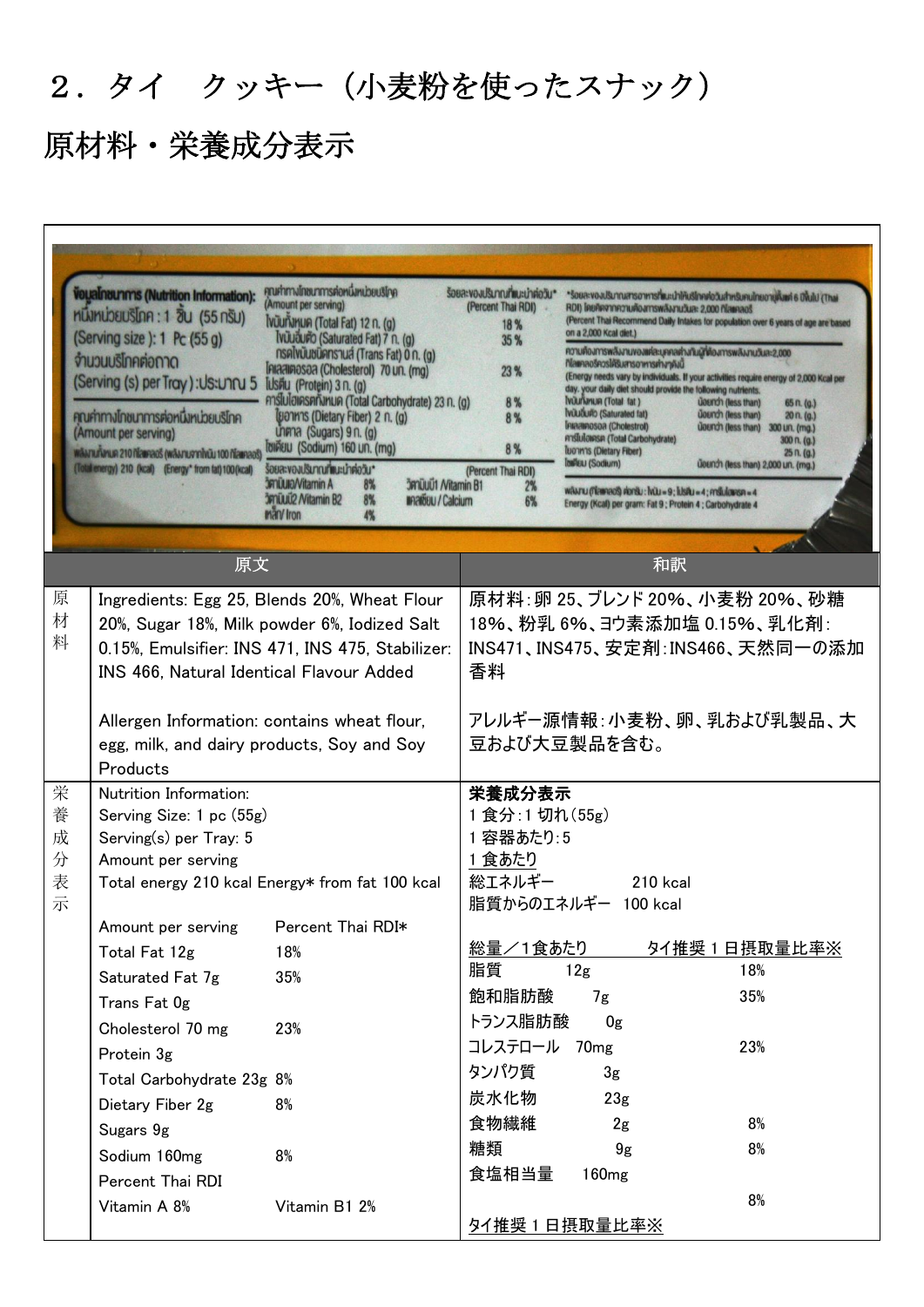| Vitamin B2 8%    | Calcium 65                                     |                                                   | ビタミン A             | 8% | ビタミン B1<br>2%                      |
|------------------|------------------------------------------------|---------------------------------------------------|--------------------|----|------------------------------------|
| Iron $4%$        |                                                |                                                   | ビタミン B2            | 8% | カルシウム<br>65                        |
|                  |                                                |                                                   | 鉄分                 | 4% |                                    |
|                  |                                                | * Percent Thai Recommended Daily Intakes for      |                    |    | ※6 歳以上の住民に対するタイ推奨 1 日摂取量比率は        |
|                  | population over 6 years of age are based on a  |                                                   | 2,000kcal の食事に基づく。 |    |                                    |
| 2,00 kcal diet.  |                                                |                                                   |                    |    |                                    |
|                  |                                                |                                                   |                    |    | 必要エネルギーは個人により異なる。1日あたり 2,000kcal の |
|                  |                                                | Energy needs vary by indiviuals. If you activites |                    |    | エネルギーを要する場合、以下の栄養素を摂取する必要が         |
|                  | require energy of 2,000 kcal per day, you diet |                                                   | ある。                |    |                                    |
|                  | should provide the following nutrients.        |                                                   |                    |    |                                    |
| <b>Total Fat</b> | Less than                                      | 65g                                               | 脂質                 |    | 65g 以下                             |
| Saturated Fat    | Less than                                      |                                                   | 飽和脂肪酸              |    | 20g 以下                             |
|                  |                                                | 20 <sub>g</sub>                                   | コレステロール            |    | 300mg 以下                           |
| Cholesterol      | Less than                                      | 300 <sub>mg</sub>                                 | 炭水化物               |    | 300 <sub>g</sub>                   |
| Total            |                                                | 300 <sub>g</sub>                                  | 食物繊維               |    | 25 <sub>g</sub>                    |
| Carbohydrate     |                                                |                                                   | 食塩相当量              |    | 2,000mg 以下                         |
| Dietary Fiber    |                                                | 25g                                               |                    |    |                                    |
| Sodium           | Less than                                      | $2,000$ mg                                        | 化物 4               |    | グラムあたりのエネルギー(kcal):脂質 9、タンパク質 4、炭水 |
|                  | Energy (kcal) per gram: Fat 9; Protein 4;      |                                                   |                    |    |                                    |
| Carbohydrate 4   |                                                |                                                   |                    |    |                                    |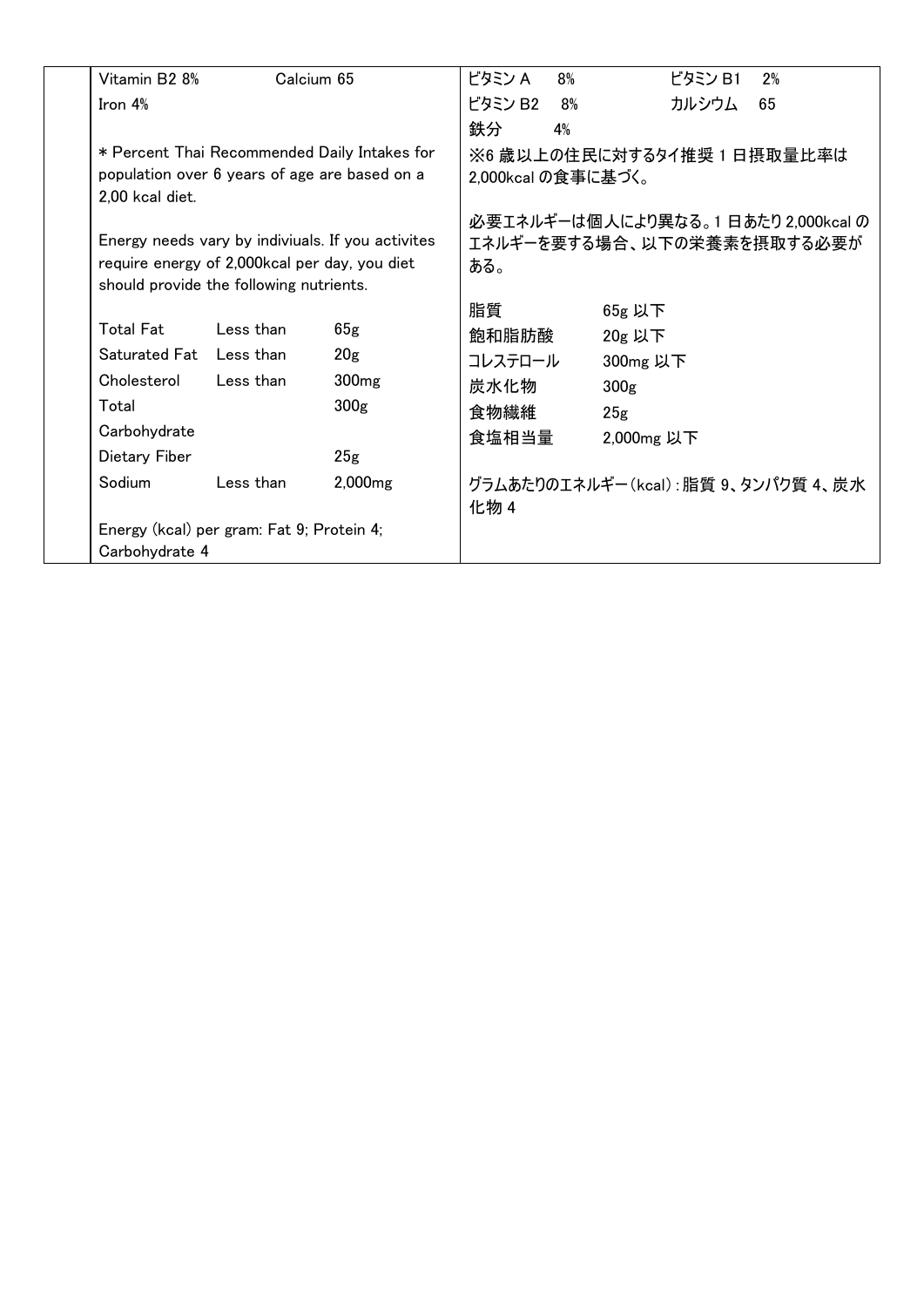### 3.タイ ガム

#### 原材料・栄養成分表示

0-3-03830-5-002

|                            | 原文                                                                                                                                                                                                                                                                                                                                                                                                                                                                                                       | 和訳                                                                                                                                         |  |  |  |
|----------------------------|----------------------------------------------------------------------------------------------------------------------------------------------------------------------------------------------------------------------------------------------------------------------------------------------------------------------------------------------------------------------------------------------------------------------------------------------------------------------------------------------------------|--------------------------------------------------------------------------------------------------------------------------------------------|--|--|--|
| 原<br>材<br>料                | ้ส่วนประกอบที่สำคัญ: น้ำตาล 62%, กัมเบส 18%,<br>ึกลูโคสไซรัป 16%, สารสกัดจากน้ำมันสะระแหน่ 0.2%,<br>ี ความชื้น (INS 422), อิมัลซิไฟเออร์ (INS 322 (i)),<br>สารต้านอนุมูลอิสระ (INS 321), รสธรรมชาติและเทียม<br>้คำเตือนการแพ้: เลซิตินจากถั่วเหลือง<br>Important ingredients: Sugar 62%, Gum base 18%,<br>Glucose syrup 16%, Peppermint oil extract 0.2%,<br>Humectant (INS 422), Emulsifier(INS 322(i)),<br>Antioxidant (INS 321), Natural and artificial<br>flavors.<br>Allergic warning: Soy lecithin | 重要な原材料:砂糖 62%、ガムベース 18%、グルコー<br>スシロップ 16%、ペパーミントオイルエキス 0.2%、保湿<br>剤(INS422)、乳化剤(INS322(i))、酸化防止剤<br>(INS321)、天然および人工香料。<br>アレルギー源警告:大豆レシチン |  |  |  |
| 栄<br>養<br>成<br>分<br>表<br>示 | なし                                                                                                                                                                                                                                                                                                                                                                                                                                                                                                       | なし                                                                                                                                         |  |  |  |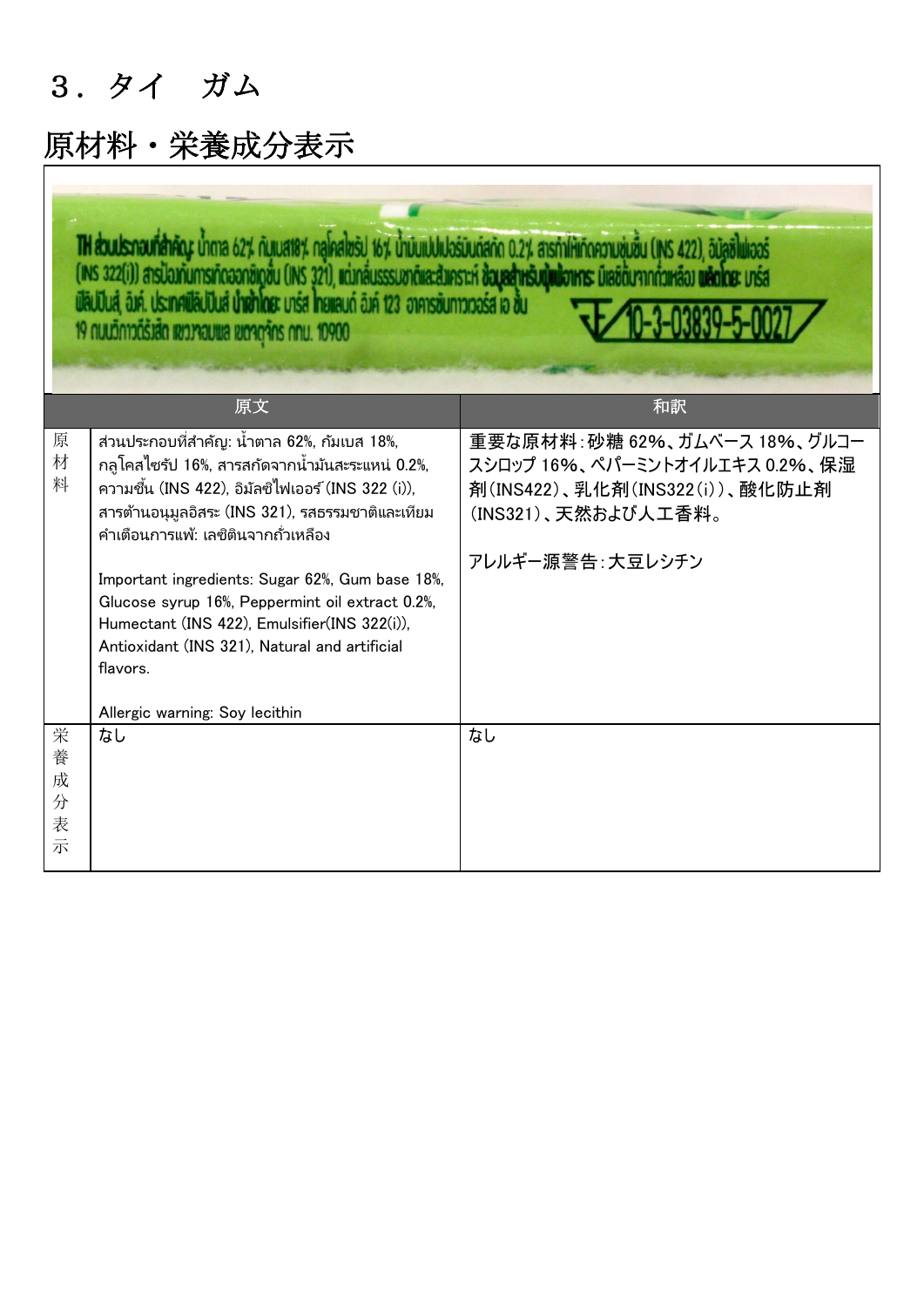### 4.タイ 冷凍・チルド食品

|                                                                                                                                                                                                                                                                                                                                                                                                                                                                                                                                                                                                                          |                                         | ส่วนประกอบที่สำคัญโดยประมาณ<br>เนื้อไก่ 316%, เนื้อกุ้ง 21.0%, มันหมู 15.9%, มันแกว 9.3%<br>น้ำ 7.0%, แบ๊งเกี่ยว 6.3%, เครื่องปรุงรส 4.9%, น้ำมันงา 2.2%,<br>นปัจมันผ่าปะหลัง 1.1%, ไปวดีบถ้วเหลือง 0.7%<br>ใช้เคลือบริโภคเสริมไอโอดีนเป็นส่วนประกอบ<br>สารควบคุมความเป็นกรด (INS 500(il).<br>สีทรรมชาติ (เทอเมอริค, โมแนสต์ส), อิมัลซีโฟเออร์ (INS 433, INS 1521)<br>สาวเพิ่มรสชาติ (INS 621, INS 627, INS 631)<br>สารทำให้คงตัว (INS 1400, INS 1420)<br>ข้อมูลสำหรับผู้แพ้อาหาร: มีกุ้ง, แป้งสาลี, ไข่<br>และผลิตภัณฑ์จากงา. ถ้วเหลือง. ซัลไฟต์<br>วิธีการนำไปรับประทาน                                                                                        |
|--------------------------------------------------------------------------------------------------------------------------------------------------------------------------------------------------------------------------------------------------------------------------------------------------------------------------------------------------------------------------------------------------------------------------------------------------------------------------------------------------------------------------------------------------------------------------------------------------------------------------|-----------------------------------------|------------------------------------------------------------------------------------------------------------------------------------------------------------------------------------------------------------------------------------------------------------------------------------------------------------------------------------------------------------------------------------------------------------------------------------------------------------------------------------------------------------------------------------------------------------------------------------------------------------------------------------------------------------------|
|                                                                                                                                                                                                                                                                                                                                                                                                                                                                                                                                                                                                                          |                                         |                                                                                                                                                                                                                                                                                                                                                                                                                                                                                                                                                                                                                                                                  |
|                                                                                                                                                                                                                                                                                                                                                                                                                                                                                                                                                                                                                          | ดังถึง:<br>สินค้า และกำลังไฟของไมโครเวฟ | น้ำสินค้าออกจากข่องแข่แข็ง รอให้สินค้าละลาย แล้วนำ<br>ไปนึ่งในไอน้ำเดือด ประมาณ 5.30 นาที<br>ไม่โครเวฟ: นำสินค้าออกจากอุง พระนำเด็กน้อย แล้ววางบนภาชนะ<br>ที่ใช้กับไมโครเวฟที่มีน้ำหล่ออยู่บริเวณด้านล่าง แล้วอุ่น<br>ด้วยไมโครเวฟกำลังไฟ 900 วัตต์ นาน 1 นาที (สำหรับ<br>สินค้าที่ทำละลายแล้ว 4 ชิ้น) หรือ 1.30 นาที<br>(สำหรับสินค้าที่ยังไม่ได้ทำละลาย 4 ชิ้น)<br>หมายเหตุ: ระยะเวลาการอุ่นสินค้าขึ้นอยู่กับจำนวนชิ้น คุณหภูมิของ<br>การเก็บรักษา<br>๑ แซ่เขือกแข็งอุณหภูมิต่ำกว่า −18 ℃ เก็บได้นาน 18 เดือน<br>● แช่ในช่องแช่แช็งของตู้เย็น (ดำกว่า -12°C) เก็บได้นาน 3 เดือน<br>* แช่ในช่องธรรมดาของดู้เย็น (0-5°C) เก็บได้นาน 2-3 วัน<br>13-1-19233-2-0233 |
|                                                                                                                                                                                                                                                                                                                                                                                                                                                                                                                                                                                                                          | 原文                                      | 和訳                                                                                                                                                                                                                                                                                                                                                                                                                                                                                                                                                                                                                                                               |
| 原<br>ส่วนประกอบโดยประมาณ<br>材<br>ูเนื้อไก่ 31.6%, เนื้อกุ้ง 21.0%, มันหมู 15.9%, มันแกว<br>料<br>9.3%<br>้น้ำ 7.0%, แป้งเกี๊ยว 6.3%, เครื่องปรุงรส 4.9%, น้ำมันงา<br>2.2%<br>แป้งมันสำปะหลัง 1.1%, โปรตีนถั่วเหลือง 0.7%<br>ใช้เกลือบริโภคผสมไอโอดีนเป็นส่วนประกอบ<br>สารควบคุมความเป็นกรด (INS 500(ii),<br>้สีธรรมชาติ (เทอเมริค, โมแนสคัส), อิมัลซิไฟเออร <i>์</i> (INS<br>433, INS 1521)<br>สารเพิ่มรสชาติ (INS 621, INS 627, INS 631),<br>สารทำให้คงตัว (INS 1400, INS 1420)<br>ข้อมูลสำหรับผู้แพ้อาหาร: มีกุ้ง, แป้งสาลี, ไข่,<br>้และผลิตภัณฑ์จากงา, ถั่วเหลือง, ซัลไฟต์<br>Main ingredients in approximate amounts |                                         | 主な原材料の目安量:<br>鶏肉 31.6%、えび肉 21.0%、ラード 15.9%、山芋<br>9.3%、水 7.0%、ワンタン粉 6.3%、調味料 4.9%、ご<br>ま油 2.2%、タピオカ澱粉 1.1%、大豆タンパク質 0.7%。<br>ヨウ素添加食卓塩を含む製品である。<br>ph 調整剤(INS500(ii))、天然着色料(ウコン、紅<br>麹)、乳化剤(INS433、INS1521)、香り調味料<br>(INS621、INS627、INS631)、安定剤(INS1400、<br><b>INS1420)</b><br>食物アレルギー源に関する情報:本製品は、えび、小<br>麦粉、卵を含む。<br>および、ごま、大豆、亜硫酸塩を原料とする製品であ                                                                                                                                                                                                                                                                                                                     |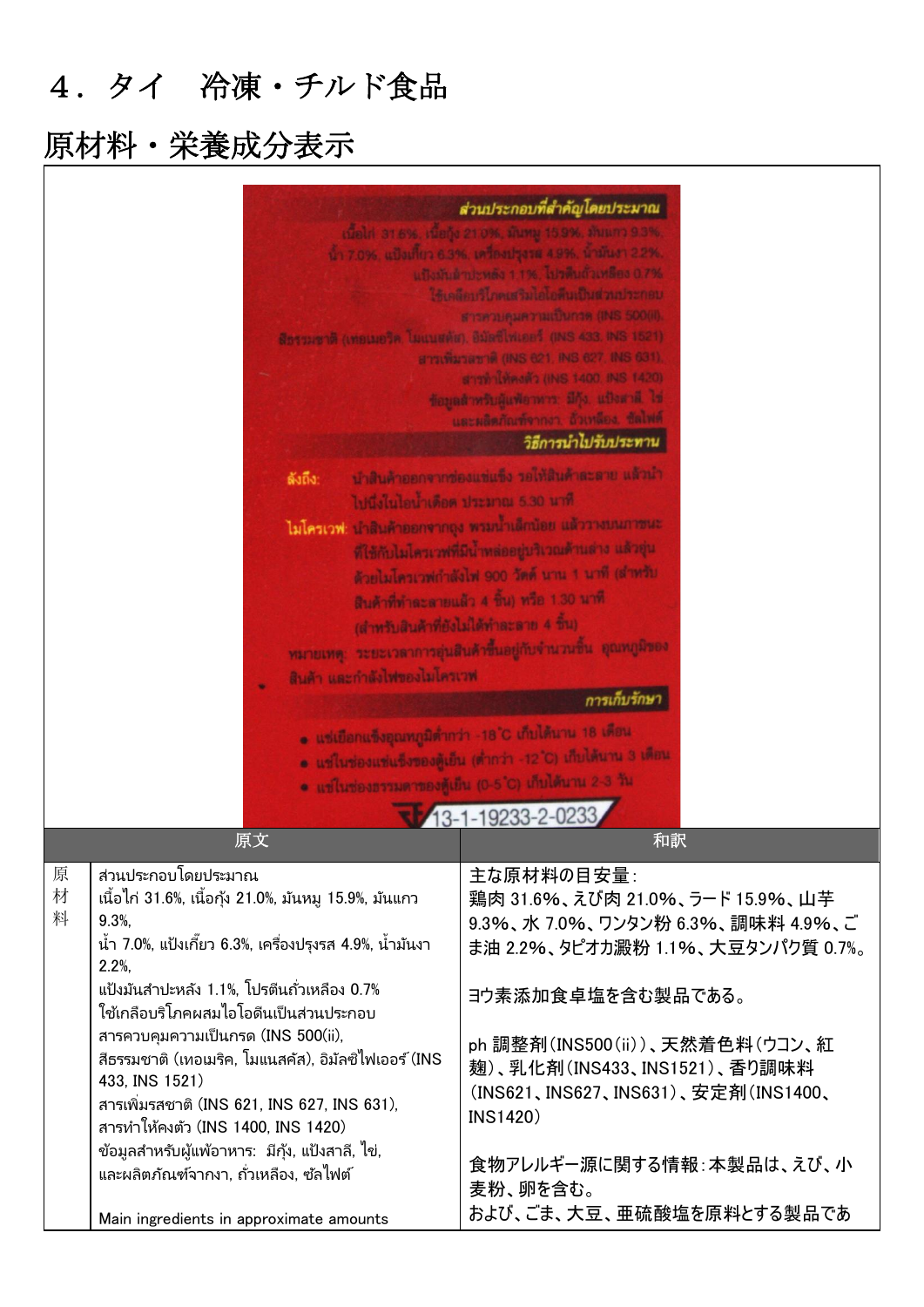|                            | Chicken meat 31.6%, shrimp meat 21.0%, lard<br>15.9%, yam 9.3%,<br>water 7.0%, wonton flour 6.3%, seasonings 4.9%,<br>sesame oil 2.2%,<br>tapioca starch 1.1%, soy protein 0.7%<br>The product contains iodized table salt.<br>Acidity regulator (INS 500(ii),<br>Natural coloring agents (turmeric, monascus),<br>emulsifiers (INS 433, INS 1521)<br>Flavor enhancers (INS 621, INS 627, INS 631),<br>Stabilizers (INS 1400, INS 1420)<br>Information regarding food allergy: this product<br>contains shrimps, wheat flour, eggs, | る。 |
|----------------------------|-------------------------------------------------------------------------------------------------------------------------------------------------------------------------------------------------------------------------------------------------------------------------------------------------------------------------------------------------------------------------------------------------------------------------------------------------------------------------------------------------------------------------------------|----|
|                            | and products from sesame, soybean and sulfite.                                                                                                                                                                                                                                                                                                                                                                                                                                                                                      |    |
| 栄<br>養<br>成<br>分<br>表<br>示 | なし                                                                                                                                                                                                                                                                                                                                                                                                                                                                                                                                  | なし |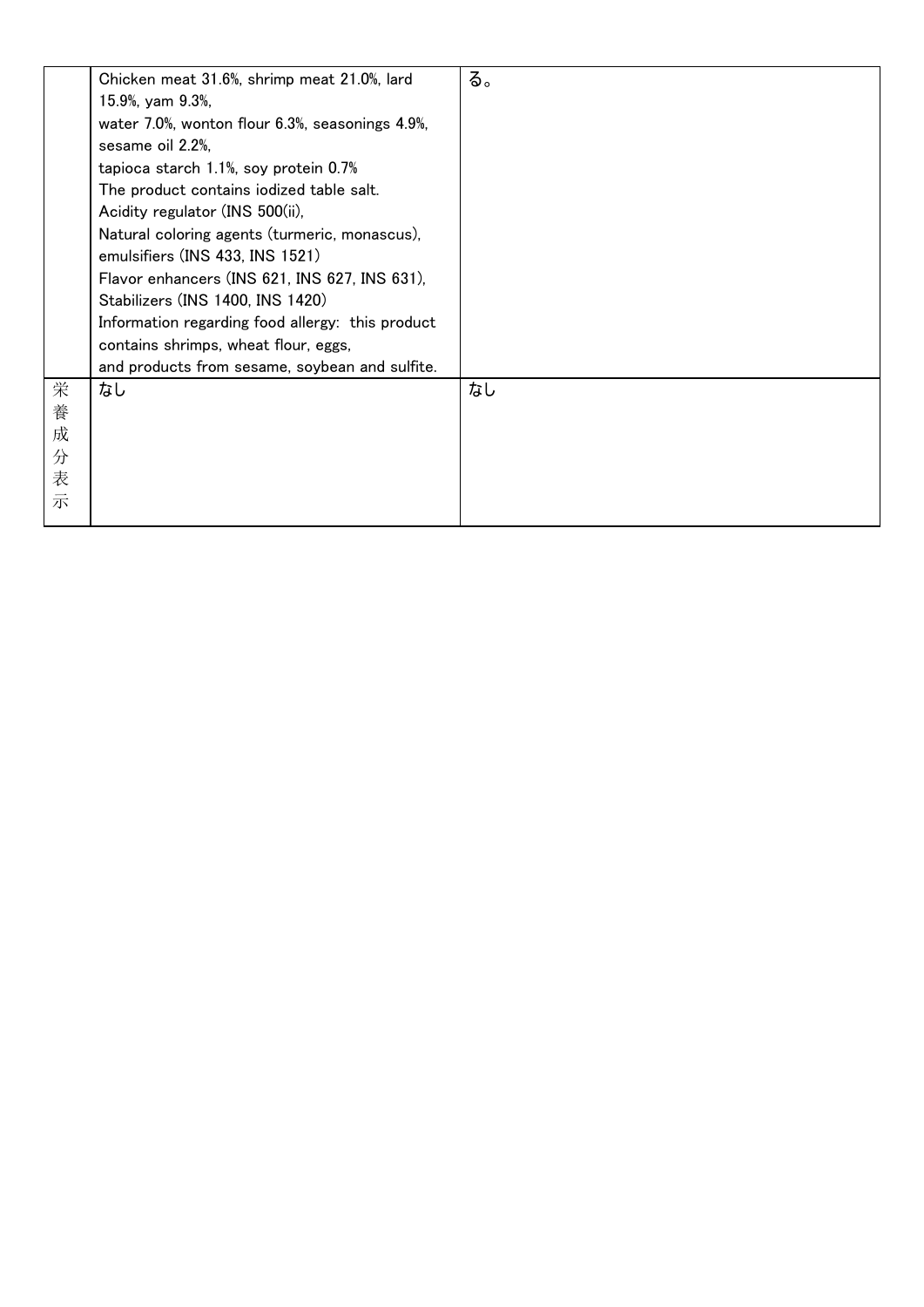5.タイ 調味料

| <b>SOYBEAN PASTE</b><br><b>FORMULA 1</b><br><b>HEALTHY BOY BRAND</b><br>Made from selected soybeans, salt and<br>sugar in the modern process. Simply<br>add a few drops to all dishes to improve<br>instantly the flavour of your dish.<br>HEAD OFFICE :<br>YAN WAL YUN CORPORATION<br>GROUP CO., LTD.<br>767 Wat Phai Ngoen Rd., Sathorn,<br>Bangkok 10120 Thailand<br>Tel. +66 2674-7990-9 Ext. 389<br>Fax. +66 2674-9734<br>E-mail: exp@healthyboy.com<br>Website : www.healthyboy.com<br>ต่างประกอบโดยประมาณ / Ingredients<br>frinting / Soybean<br>ubani / Wheat Flour<br><b>Uning / Salt Water</b><br><b>Uma / Sugar</b><br><sup>วัล</sup> ญปรุงแต่งวสอาหาร : ไมโนโซเดียมกลูตาเมต /<br>Monosodium Glutamate (INS621) 29%<br><b>Example 10 Automation (INSOR)</b><br>Example 10 / Preservative (INS211) 0.1%<br>ร <sub>ี่ยันลูกสำหรับคู้แพ้อาหาร มีถ้วเหลือง แป้งสาลี /<br/>Construction : มีถ้วเหลือง แป้งสาลี /</sub><br>Contains Soybean, Wheat<br>"สำหรับผู้ที่ต้องจำกัดการบริโภคไอโอดีน" | 62.0%<br>22.0%                                                                                                                                                |
|----------------------------------------------------------------------------------------------------------------------------------------------------------------------------------------------------------------------------------------------------------------------------------------------------------------------------------------------------------------------------------------------------------------------------------------------------------------------------------------------------------------------------------------------------------------------------------------------------------------------------------------------------------------------------------------------------------------------------------------------------------------------------------------------------------------------------------------------------------------------------------------------------------------------------------------------------------------------------------------------------|---------------------------------------------------------------------------------------------------------------------------------------------------------------|
| 原文                                                                                                                                                                                                                                                                                                                                                                                                                                                                                                                                                                                                                                                                                                                                                                                                                                                                                                                                                                                                 | 和訳                                                                                                                                                            |
| ส่วนประกอบโดยประมาณ<br>原<br>材<br>ถั่วเหลือง<br>62.0%<br>料<br>แป้งสาลี<br>22.0%<br>น้ำเกลือ<br>7.0%<br>6.0%<br>นำตาล<br>วัตถุปรุงแต่งรสอาหาร: โมโนโซเดียมกลูตาเมต<br>(INS621)<br>2.9%<br>ใช้วัตถุกันเสีย (INS211)<br>0.1%<br>ข้อมูลสำหรับผู้แพ้อาหาร: มีถั่วเหลือง, แป้งสาลี<br>Ingredients in approximate amounts<br>Soybean<br>62.0%<br>Wheat flour<br>22.0%<br>7.0%<br>Salted water<br>6.0%<br>Sugar<br>Flavoring agent: monosodium glutamate (INS621)<br>2.9%<br>Preservative (INS211)<br>0.1%<br>Information regarding food allergy: this product                                                                                                                                                                                                                                                                                                                                                                                                                                              | 原材料の目安量<br>大豆<br>62.0%<br>小麦粉<br>22.0%<br>塩水<br>7.0%<br>砂糖<br>6.0%<br>香料:グルタミン酸ソーダ(INS621)<br>2.9%<br>防腐剤(INS211)<br>0.1%<br>食物アレルギーに関する情報:本製品は大豆、小麦粉<br>を含む。 |